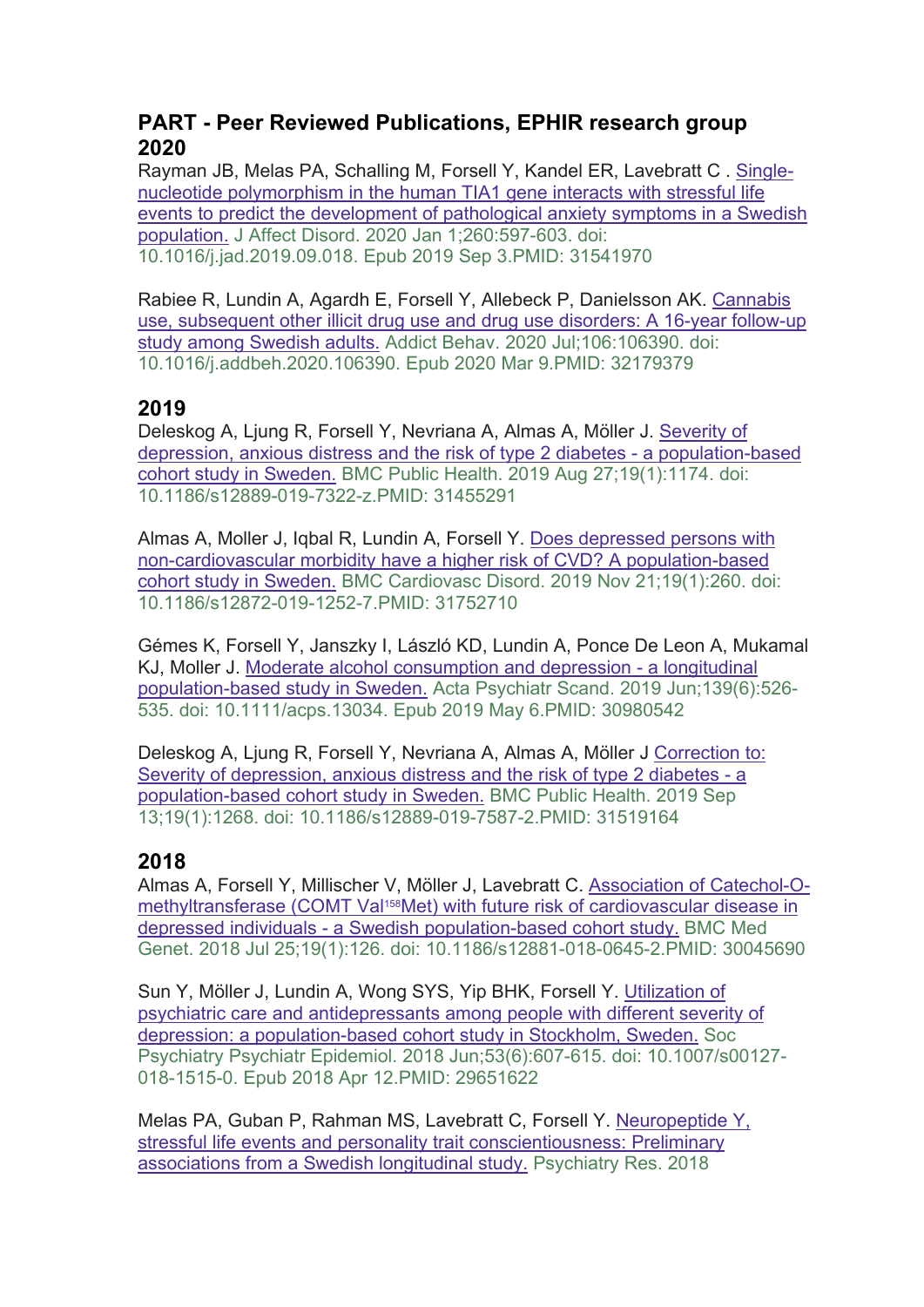May;263:48-53. doi: 10.1016/j.psychres.2018.02.041. Epub 2018 Feb 21.PMID: 29494882 Lundin A, Forsell Y, Dalman C. [Mental health service use, depression, panic](https://pubmed-ncbi-nlm-nih-gov.proxy.kib.ki.se/28367775/)  [disorder and life events among Swedish young adults in 2000 and 2010: a](https://pubmed-ncbi-nlm-nih-gov.proxy.kib.ki.se/28367775/)  [repeated cross-sectional population study in Stockholm County, Sweden.](https://pubmed-ncbi-nlm-nih-gov.proxy.kib.ki.se/28367775/) Epidemiol Psychiatr Sci. 2018 Oct;27(5):510-518. doi: 10.1017/S2045796017000099. Epub 2017 Apr 3.PMID: 28367775

### **2017**

Rahman MS, Guban P, Wang M, Melas PA, Forsell Y, Lavebratt C. [The serotonin](https://pubmed-ncbi-nlm-nih-gov.proxy.kib.ki.se/28800511/)  [transporter promoter variant \(5-HTTLPR\) and childhood adversity are associated](https://pubmed-ncbi-nlm-nih-gov.proxy.kib.ki.se/28800511/)  [with the personality trait openness to experience.](https://pubmed-ncbi-nlm-nih-gov.proxy.kib.ki.se/28800511/) Psychiatry Res. 2017 Nov;257:322-326. doi: 10.1016/j.psychres.2017.07.071. Epub 2017 Jul 31.PMID: 28800511

Liu JJ, Wei YB, Forsell Y, Lavebratt C. [Stress, depressive status and telomere](https://pubmed-ncbi-nlm-nih-gov.proxy.kib.ki.se/28704801/)  length: Does social interaction and [coping strategy play a mediating role?](https://pubmed-ncbi-nlm-nih-gov.proxy.kib.ki.se/28704801/) J Affect Disord. 2017 Nov;222:138-145. doi: 10.1016/j.jad.2017.07.007. Epub 2017 Jul 6.PMID: 28704801

Almas A, Moller J, Iqbal R, Forsell Y. [Effect of neuroticism on risk of](https://pubmed-ncbi-nlm-nih-gov.proxy.kib.ki.se/28697763/)  [cardiovascular disease in depressed persons -](https://pubmed-ncbi-nlm-nih-gov.proxy.kib.ki.se/28697763/) a Swedish population-based [cohort study.](https://pubmed-ncbi-nlm-nih-gov.proxy.kib.ki.se/28697763/) BMC Cardiovasc Disord. 2017 Jul 11;17(1):185. doi: 10.1186/s12872-017-0604-4.PMID: 28697763

## **2016**

Fandiño-Losada A, Bangdiwala SI, Lavebratt C, Forsell Y. [Path analysis of the](https://pubmed-ncbi-nlm-nih-gov.proxy.kib.ki.se/26925597/)  [chronicity of depression using the comprehensive developmental model](https://pubmed-ncbi-nlm-nih-gov.proxy.kib.ki.se/26925597/)  [framework.](https://pubmed-ncbi-nlm-nih-gov.proxy.kib.ki.se/26925597/) Nord J Psychiatry. 2016 Jul;70(5):380-91. doi: 10.3109/08039488.2015.1134651. Epub 2016 Feb 29.PMID: 26925597

Wei YB, Martinsson L, Liu JJ, Forsell Y, Schalling M, Backlund L, Lavebratt C[.hTERT genetic variation in depression.](https://pubmed-ncbi-nlm-nih-gov.proxy.kib.ki.se/26406970/) J Affect Disord. 2016 Jan 1;189:62-9. doi: 10.1016/j.jad.2015.09.025. Epub 2015 Sep 16.PMID: 26406970

Danielsson AK, Lundin A, Agardh E, Allebeck P, Forsell Y. [Cannabis use,](https://pubmed-ncbi-nlm-nih-gov.proxy.kib.ki.se/26773900/)  [depression and anxiety: A 3-year prospective population-based study.](https://pubmed-ncbi-nlm-nih-gov.proxy.kib.ki.se/26773900/) J Affect Disord. 2016 Mar 15;193:103-8. doi: 10.1016/j.jad.2015.12.045. Epub 2015 Dec 31.PMID: 26773900

### **2015**

[Liu JJ, Lavebratt C, Lou F, Forsell Y.KIBRA genetic polymorphism and cognitive](https://pubmed-ncbi-nlm-nih-gov.proxy.kib.ki.se/25656173/)  [dysfunction in depression.](https://pubmed-ncbi-nlm-nih-gov.proxy.kib.ki.se/25656173/) Psychiatry Res. 2015 Mar 30;226(1):405-6. doi: 10.1016/j.psychres.2015.01.012. Epub 2015 Jan 24.PMID: 25656173

Melas PA, Forsell Y. [Hypomethylation of MAOA's first exon region in depression:](https://pubmed-ncbi-nlm-nih-gov.proxy.kib.ki.se/25623016/)  [a replication study.](https://pubmed-ncbi-nlm-nih-gov.proxy.kib.ki.se/25623016/) Psychiatry Res. 2015 Mar 30;226(1):389-91. doi: 10.1016/j.psychres.2015.01.003. Epub 2015 Jan 13.PMID: 25623016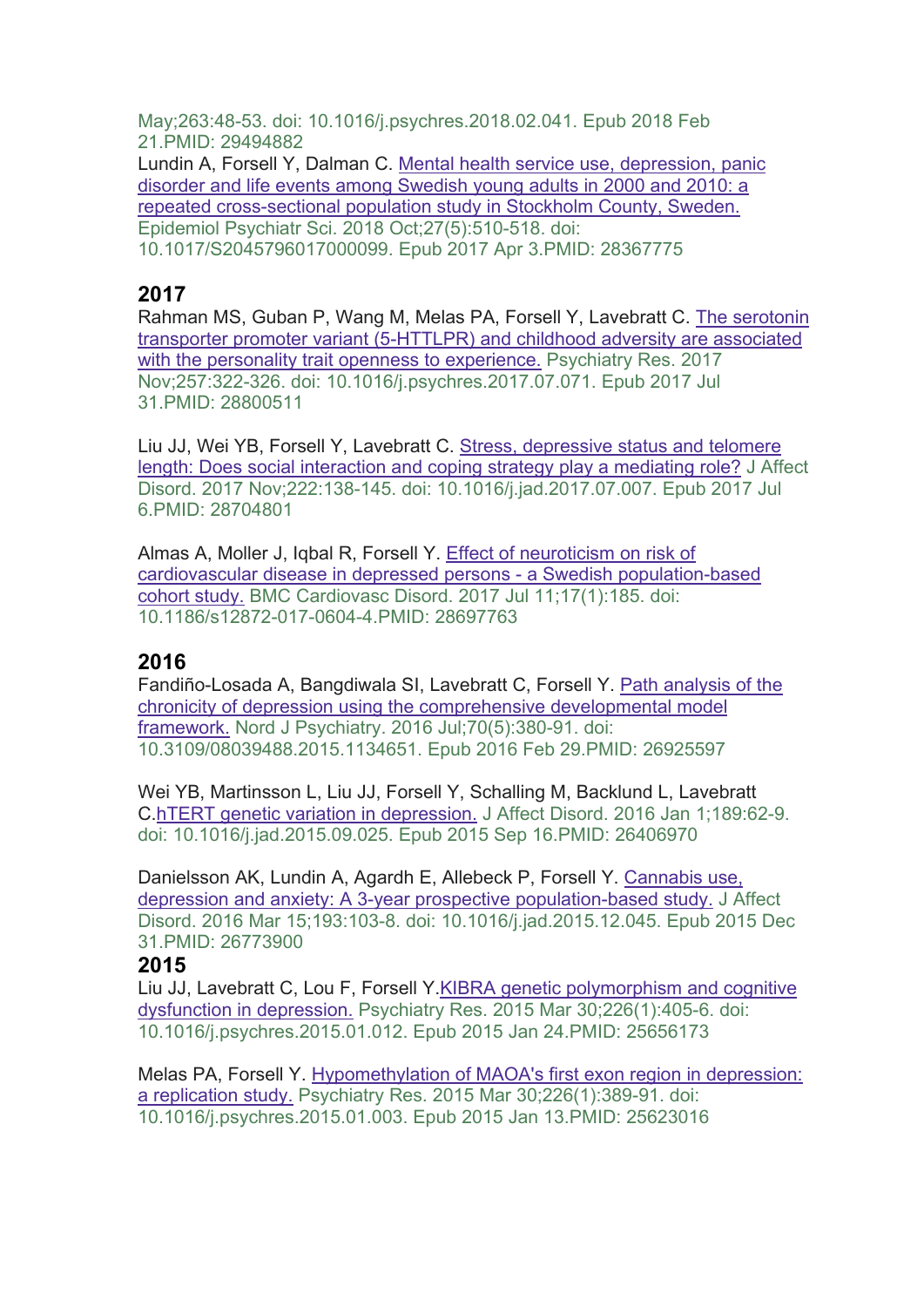Almas A, Forsell Y, Iqbal R, Janszky I, Moller J. [Severity of Depression, Anxious](https://pubmed-ncbi-nlm-nih-gov.proxy.kib.ki.se/26469703/)  [Distress and the Risk of Cardiovascular Disease in a Swedish Population-Based](https://pubmed-ncbi-nlm-nih-gov.proxy.kib.ki.se/26469703/)  [Cohort.](https://pubmed-ncbi-nlm-nih-gov.proxy.kib.ki.se/26469703/)

PLoS One. 2015 Oct 15;10(10):e0140742. doi: 10.1371/journal.pone.0140742. eCollection 2015.PMID: 26469703

Liu JJ, Lou F, Lavebratt C, Forsell Y. [Impact of Childhood Adversity and](https://pubmed-ncbi-nlm-nih-gov.proxy.kib.ki.se/26295806/)  [Vasopressin receptor 1a Variation on Social Interaction in Adulthood: A Cross-](https://pubmed-ncbi-nlm-nih-gov.proxy.kib.ki.se/26295806/)[Sectional Study.](https://pubmed-ncbi-nlm-nih-gov.proxy.kib.ki.se/26295806/)

PLoS One. 2015 Aug 21;10(8):e0136436. doi: 10.1371/journal.pone.0136436. eCollection 2015.PMID: 26295806

Lundin A, Hallgren M, Forsman M, Forsell Y. [Comparison of DSM-5](https://pubmed-ncbi-nlm-nih-gov.proxy.kib.ki.se/26402358/)  [Classifications of Alcohol Use Disorders With Those of DSM-IV, DSM-III-R, and](https://pubmed-ncbi-nlm-nih-gov.proxy.kib.ki.se/26402358/)  [ICD-10 in a General Population Sample in Sweden.](https://pubmed-ncbi-nlm-nih-gov.proxy.kib.ki.se/26402358/) J Stud Alcohol Drugs. 2015 Sep;76(5):773-80. doi: 10.15288/jsad.2015.76.773.PMID: 26402358

Lundin A, Hallgren M, Forsell Y. [The validity of the symptom checklist depression](https://pubmed-ncbi-nlm-nih-gov.proxy.kib.ki.se/26025371/)  [and anxiety subscales: A general population study in Sweden.](https://pubmed-ncbi-nlm-nih-gov.proxy.kib.ki.se/26025371/) J Affect Disord. 2015 Sep 1;183:247-52. doi: 10.1016/j.jad.2015.05.024. Epub 2015 May 18.PMID: 26025371

Lundin A, Hallgren M, Balliu N, Forsell Y.The [use of alcohol use disorders](https://pubmed-ncbi-nlm-nih-gov.proxy.kib.ki.se/25623414/)  [identification test \(AUDIT\) in detecting alcohol use disorder and risk drinking in](https://pubmed-ncbi-nlm-nih-gov.proxy.kib.ki.se/25623414/)  [the general population: validation of AUDIT using schedules for clinical](https://pubmed-ncbi-nlm-nih-gov.proxy.kib.ki.se/25623414/)  [assessment in neuropsychiatry.](https://pubmed-ncbi-nlm-nih-gov.proxy.kib.ki.se/25623414/) Alcohol Clin Exp Res. 2015 Jan;39(1):158-65. doi: 10.1111/acer.12593.PMID: 25623414

### **2014**

Sydén L, Wennberg P, Forsell Y, Romelsjö A. [Stability and change in alcohol](https://pubmed-ncbi-nlm-nih-gov.proxy.kib.ki.se/24884740/)  [habits of different socio-demographic subgroups--a cohort study.](https://pubmed-ncbi-nlm-nih-gov.proxy.kib.ki.se/24884740/) BMC Public Health. 2014 May 29;14:525. doi: 10.1186/1471-2458-14-525.PMID: 24884740

### **2013**

Melas PA, Wei Y, Wong CC, Sjöholm LK, Åberg E, Mill J, Schalling M, Forsell Y, Lavebratt C. [Genetic and epigenetic associations of MAOA and NR3C1 with](https://pubmed-ncbi-nlm-nih-gov.proxy.kib.ki.se/23449091/)  [depression and childhood adversities.](https://pubmed-ncbi-nlm-nih-gov.proxy.kib.ki.se/23449091/) Int J Neuropsychopharmacol. 2013 Aug;16(7):1513-28. doi: 10.1017/S1461145713000102. Epub 2013 Mar 1.PMID: 23449091

Fandiño-Losada A, Wei Y, Aberg E, Sjöholm LK, Lavebratt C, Forsell Y. [Influence](https://pubmed-ncbi-nlm-nih-gov.proxy.kib.ki.se/22884012/)  [of serotonin transporter promoter variation on the effects of separation from](https://pubmed-ncbi-nlm-nih-gov.proxy.kib.ki.se/22884012/)  [parent/partner on depression.](https://pubmed-ncbi-nlm-nih-gov.proxy.kib.ki.se/22884012/) J Affect Disord. 2013 Jan 25;144(3):216-24. doi: 10.1016/j.jad.2012.06.034. Epub 2012 Aug 9.PMID: 22884012

Fandiño-Losada A, Forsell Y, Lundberg I. [Demands, skill discretion, decision](https://pubmed-ncbi-nlm-nih-gov.proxy.kib.ki.se/22760975/)  [authority and social climate at work as determinants of major depression in a 3](https://pubmed-ncbi-nlm-nih-gov.proxy.kib.ki.se/22760975/) [year follow-up study.](https://pubmed-ncbi-nlm-nih-gov.proxy.kib.ki.se/22760975/) Int Arch Occup Environ Health. 2013 Jul;86(5):591-605. doi: 10.1007/s00420-012-0791-3. Epub 2012 Jul 4.PMID: 2276097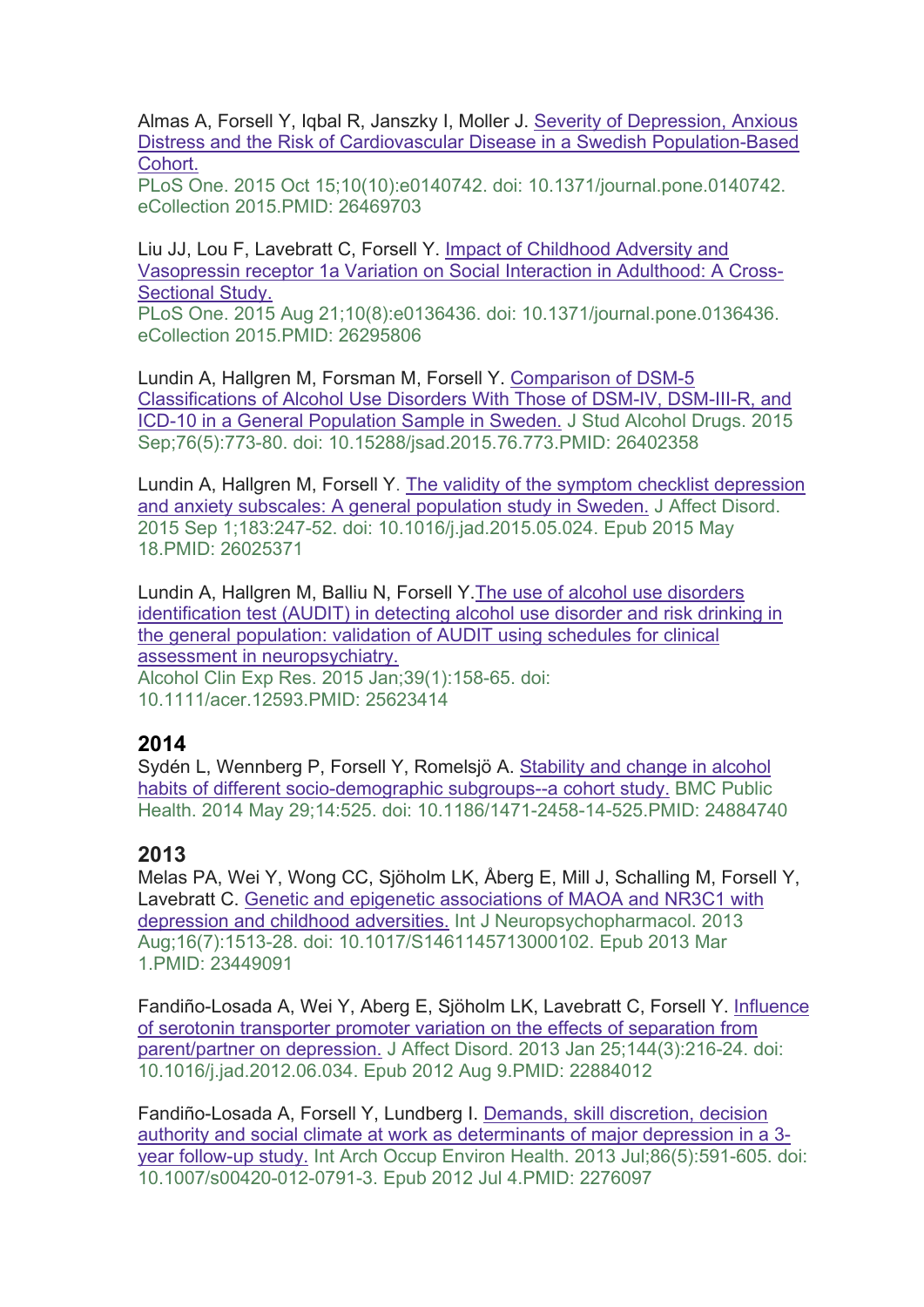Liu B, Lavebratt C, Nordqvist T, Fandiño-Losada A, Theorell T, Forsell Y, Lundberg I.J [Working conditions, serotonin transporter gene polymorphism \(5-](https://pubmed-ncbi-nlm-nih-gov.proxy.kib.ki.se/23953022/) [HTTLPR\) and anxiety disorders: a prospective cohort study.](https://pubmed-ncbi-nlm-nih-gov.proxy.kib.ki.se/23953022/) Affect Disord. 2013 Nov;151(2):652-9. doi: 10.1016/j.jad.2013.07.013. Epub 2013 Aug 13.PMID: 23953022

## **2012**

Wallerblad A, Möller J, Forsell Y. [Care-Seeking Pattern among Persons with](https://pubmed-ncbi-nlm-nih-gov.proxy.kib.ki.se/22655197/)  [Depression and Anxiety: A Population-Based Study in Sweden.](https://pubmed-ncbi-nlm-nih-gov.proxy.kib.ki.se/22655197/) Int J Family Med. 2012;2012:895425. doi: 10.1155/2012/895425. Epub 2012 May 10.PMID: 22655197

# **2010**

Lavebratt C, Sjöholm LK, Soronen P, Paunio T, Vawter MP, Bunney WE, Adolfsson R, Forsell Y, Wu JC, Kelsoe JR, Partonen T, Schalling M. [CRY2 is](https://pubmed-ncbi-nlm-nih-gov.proxy.kib.ki.se/20195522/)  [associated with depression.](https://pubmed-ncbi-nlm-nih-gov.proxy.kib.ki.se/20195522/) PLoS One. 2010 Feb 24;5(2):e9407. doi: 10.1371/journal.pone.0009407.PMID: 20195522

Lavebratt C, Sjöholm LK, Partonen T, Schalling M, Forsell Y. [PER2 variantion is](https://pubmed-ncbi-nlm-nih-gov.proxy.kib.ki.se/19693801/)  [associated with depression vulnerability.](https://pubmed-ncbi-nlm-nih-gov.proxy.kib.ki.se/19693801/) Am J Med Genet B Neuropsychiatr Genet. 2010 Mar 5;153B(2):570-581. doi:

10.1002/ajmg.b.31021.PMID: 19693801 Melas PA, Sjöholm LK, Forsner T, Edhborg M, Juth N, Forsell Y, Lavebratt C. [Examining the public refusal to consent to DNA biobanking: empirical data from a](https://pubmed-ncbi-nlm-nih-gov.proxy.kib.ki.se/20133403/)  [Swedish population-based study.](https://pubmed-ncbi-nlm-nih-gov.proxy.kib.ki.se/20133403/) J Med Ethics. 2010 Feb;36(2):93-8. doi:

10.1136/jme.2009.032367.PMID: 20133403

Bergman P, Ahlberg G, Forsell Y, Lundberg I. [Non-participation in the second](https://pubmed-ncbi-nlm-nih-gov.proxy.kib.ki.se/20207675/)  [wave of the PART study on mental disorder and its effects on risk estimates.](https://pubmed-ncbi-nlm-nih-gov.proxy.kib.ki.se/20207675/) Int J Soc Psychiatry. 2010 Mar;56(2):119-32. doi: 10.1177/0020764008098838.PMID: 20207675

Lavebratt C, Aberg E, Sjöholm LK, Forsell Y. [Variations in FKBP5 and BDNF](https://pubmed-ncbi-nlm-nih-gov.proxy.kib.ki.se/20226536/)  [genes are suggestively associated with depression in a Swedish population](https://pubmed-ncbi-nlm-nih-gov.proxy.kib.ki.se/20226536/)[based cohort.](https://pubmed-ncbi-nlm-nih-gov.proxy.kib.ki.se/20226536/) J Affect Disord. 2010 Sep;125(1-3):249-55. doi: 10.1016/j.jad.2010.02.113. Epub 2010 Mar 12.PMID: 20226536

Åberg E, Fandiño-Losada A, Sjöholm LK, Forsell Y, Lavebratt C. [The functional](https://pubmed-ncbi-nlm-nih-gov.proxy.kib.ki.se/20828831/)  [Val158Met polymorphism in catechol-O-methyltransferase \(COMT\) is associated](https://pubmed-ncbi-nlm-nih-gov.proxy.kib.ki.se/20828831/)  [with depression and motivation in men from a Swedish population-based study.](https://pubmed-ncbi-nlm-nih-gov.proxy.kib.ki.se/20828831/) .J Affect Disord. 2011 Mar;129(1-3):158-66. doi: 10.1016/j.jad.2010.08.009. Epub 2010 Sep 9.PMID: 20828831

### **2009**

Sjöholm LK, Melas PA, Forsell Y, Lavebratt C. [PreproNPY Pro7 protects against](https://pubmed-ncbi-nlm-nih-gov.proxy.kib.ki.se/19264362/)  [depression despite exposure to environmental risk factors.](https://pubmed-ncbi-nlm-nih-gov.proxy.kib.ki.se/19264362/) J Affect Disord. 2009 Nov;118(1-3):124-30. doi: 10.1016/j.jad.2009.02.009. Epub 2009 Mar 4.PMID: 19264362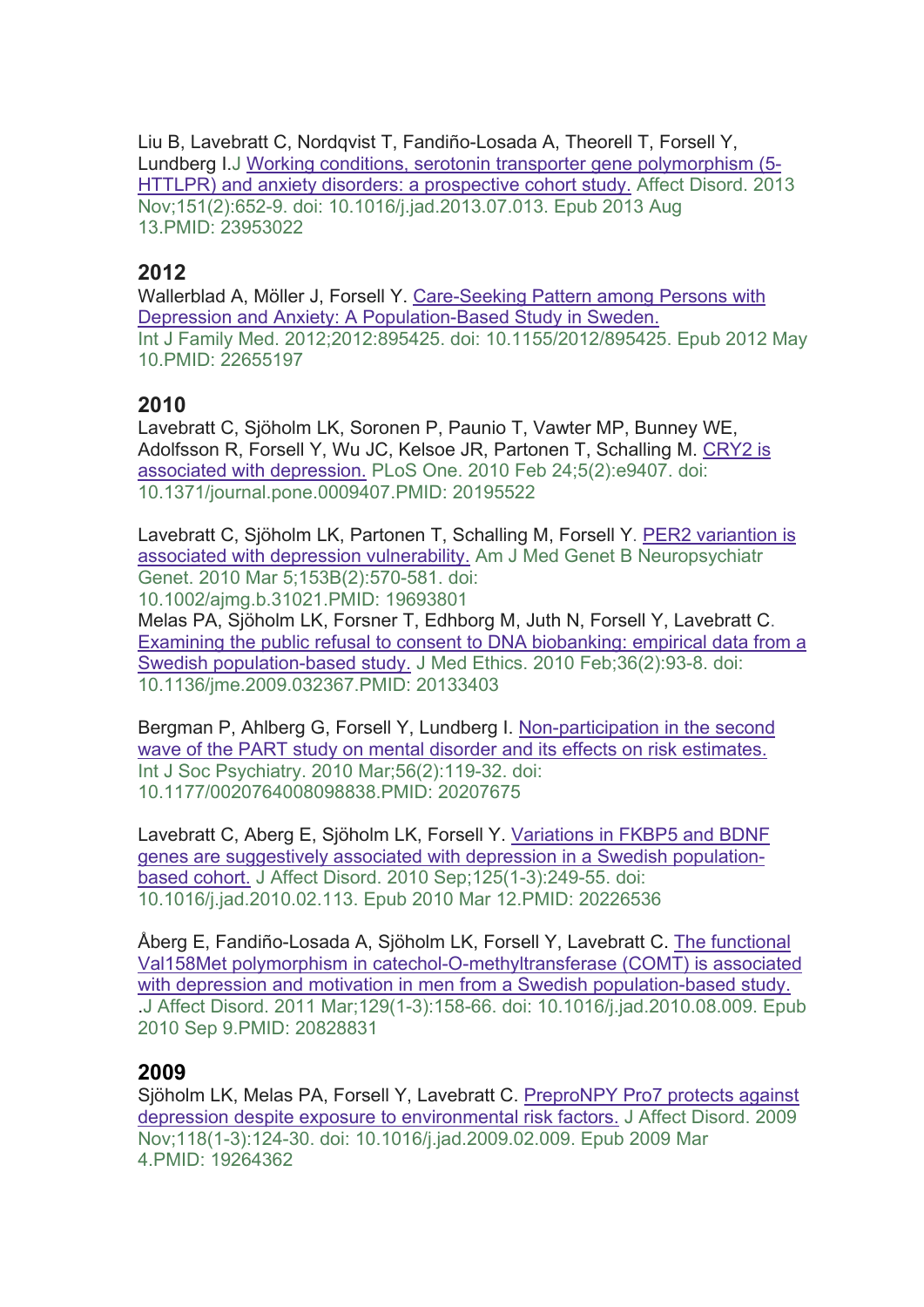Stoetzer U, Ahlberg G, Johansson G, Bergman P, Hallsten L, Forsell Y, Lundberg I. [Problematic interpersonal relationships at work and depression: a Swedish](https://pubmed-ncbi-nlm-nih-gov.proxy.kib.ki.se/19225218/)  [prospective cohort study.](https://pubmed-ncbi-nlm-nih-gov.proxy.kib.ki.se/19225218/) J Occup Health. 2009;51(2):144-51. doi: 10.1539/joh.l8134. Epub 2009 Feb 18.PMID: 19225218

#### **2008**

Alderling M, de la Torre B, Forsell Y, Lundberg I, Sondergaard HP, Theorell T. [Psychiatric diagnoses and circadian saliva cortisol variations in a Swedish](https://pubmed-ncbi-nlm-nih-gov.proxy.kib.ki.se/18230948/)  [population-based sample \(the PART study\).](https://pubmed-ncbi-nlm-nih-gov.proxy.kib.ki.se/18230948/) Psychother Psychosom. 2008;77(2):129-31. doi: 10.1159/000112892. Epub 2008 Jan 25.PMID: 18230948

Hansson A, Forsell Y, Hochwälder J, Hillerås P. [Impact of changes in life](https://pubmed-ncbi-nlm-nih-gov.proxy.kib.ki.se/18951593/)  [circumstances on subjective well-being in an adult population over a 3-year](https://pubmed-ncbi-nlm-nih-gov.proxy.kib.ki.se/18951593/)  [period.](https://pubmed-ncbi-nlm-nih-gov.proxy.kib.ki.se/18951593/) Public Health. 2008 Dec;122(12):1392-8. doi: 10.1016/j.puhe.2008.05.020. Epub 2008 Oct 25.PMID: 18951593

Mattsson M, Topor A, Cullberg J, Forsell Y. [Association between financial strain,](https://pubmed-ncbi-nlm-nih-gov.proxy.kib.ki.se/18604620/)  [social network and five-year recovery from first episode psychosis.](https://pubmed-ncbi-nlm-nih-gov.proxy.kib.ki.se/18604620/) **.**Soc Psychiatry Psychiatr Epidemiol. 2008 Dec;43(12):947-52. doi: 10.1007/s00127-008-0392-3. Epub 2008 Jul 5.PMID: 18604620

Sjöholm L, Lavebratt C, Forsell Y**.** [A multifactorial developmental model for the](https://pubmed-ncbi-nlm-nih-gov.proxy.kib.ki.se/18558436/)  [etiology of major depression in a population-based sample.](https://pubmed-ncbi-nlm-nih-gov.proxy.kib.ki.se/18558436/) J Affect Disord. 2009 Feb;113(1-2):66-76. doi: 10.1016/j.jad.2008.04.028. Epub 2008 Jun 16.PMID: 18558436

### **2007**

Airaksinen E, Wahlin A, Forsell Y, Larsson M. [Low episodic memory performance](https://pubmed-ncbi-nlm-nih-gov.proxy.kib.ki.se/17498157/)  [as a premorbid marker of depression: evidence from a 3-year follow-up.](https://pubmed-ncbi-nlm-nih-gov.proxy.kib.ki.se/17498157/) Acta Psychiatr Scand. 2007 Jun;115(6):458-65. doi: 10.1111/j.1600- 0447.2006.00932 x PMID: 17498157

Forsell Y. [A three-year follow-up of major depression, dysthymia, minor](https://pubmed-ncbi-nlm-nih-gov.proxy.kib.ki.se/16947910/)  [depression and subsyndromal depression: results from a population-based study.](https://pubmed-ncbi-nlm-nih-gov.proxy.kib.ki.se/16947910/) Depress Anxiety. 2007;24(1):62-5. doi: 10.1002/da.20231.PMID: 16947910

[Mental health problems and healthcare contacts in an urban and a rural area.](https://pubmed-ncbi-nlm-nih-gov.proxy.kib.ki.se/17365788/)  [Comparisons of two Swedish counties.](https://pubmed-ncbi-nlm-nih-gov.proxy.kib.ki.se/17365788/)

Dahlberg K, Forsell Y, Damström-Thakker K, Runeson B.Nord J Psychiatry. 2007;61(1):40-6. doi: 10.1080/08039480601129333.PMID: 17365788 99

### **2006**

Forsell Y. [The pathway to meeting need for mental health services in Sweden.](https://pubmed-ncbi-nlm-nih-gov.proxy.kib.ki.se/16399971/) Psychiatr Serv. 2006 Jan;57(1):114-9. doi: 10.1176/appi.ps.57.1.114.PMID: 16399971

Waldenström K, Ahlberg G, Bergman P, Forsell Y, Stoetzer U, Waldenström M, Lundberg I. [Externally assessed psychosocial work characteristics and diagnoses](https://pubmed-ncbi-nlm-nih-gov.proxy.kib.ki.se/18216127/)